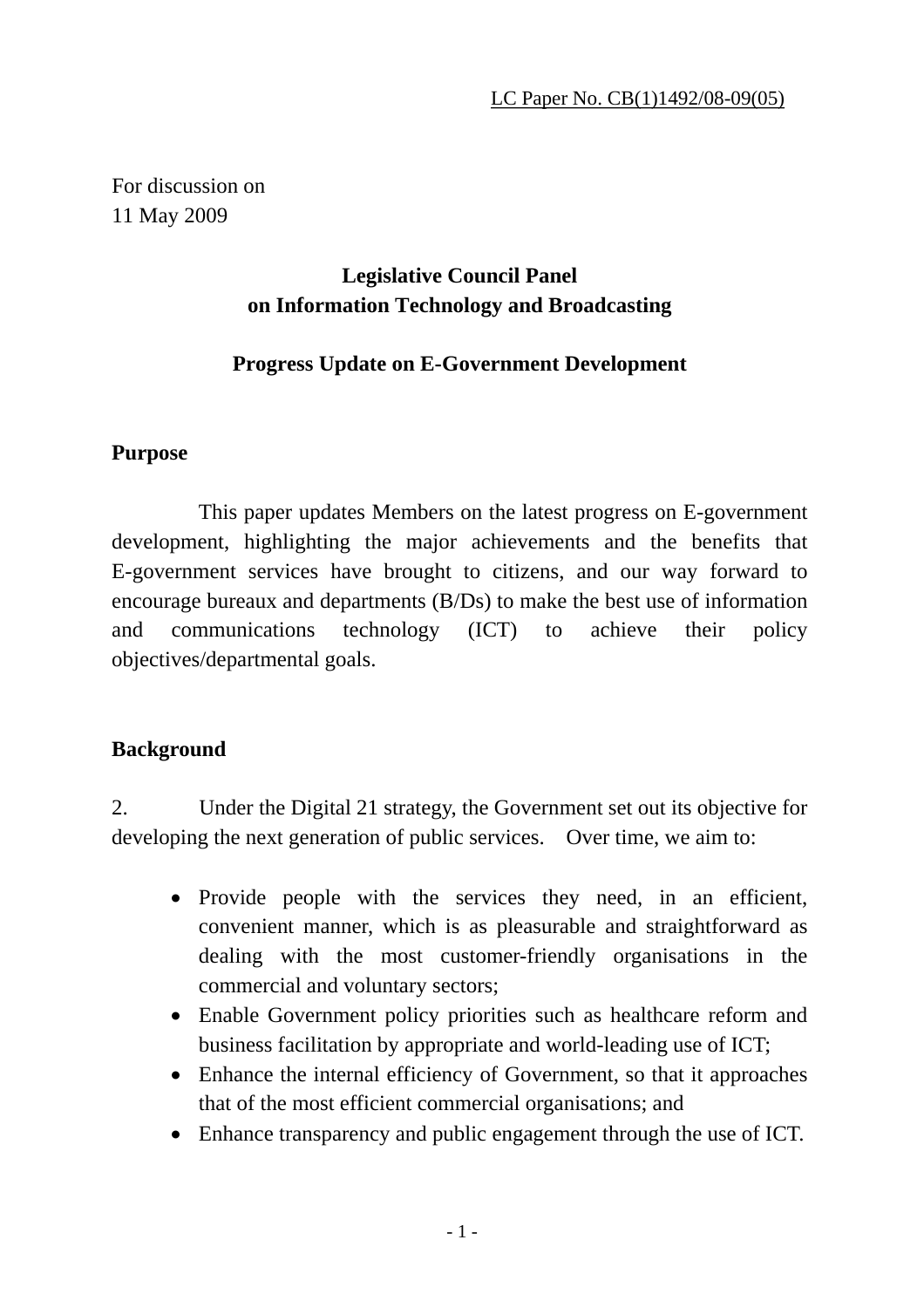- <span id="page-1-0"></span>3. This paper reports on:
	- Achievements since we last briefed Members on the progress of major E-government initiatives in May 2008;
	- Initiatives taken by the Office of the Government Chief Information Officer (OGCIO) to build the ICT capabilities that the Government needs to achieve its objectives for the next generation of public services; and
	- Centrally-driven and B/Ds' E-government projects under planning or implementation.

#### **Achievements in past year**

4. We have made good progress on the implementation of E-government programmes in the past year. Major achievements include:

- The one-stop portal, GovHK, has continued to deliver a high-level of user satisfaction, and has won awards<sup>[1](#page-1-0)</sup> for its content and services compared to E-government sites in other cities and economies;
- The coverage of the GovWiFi service has been extended, and usage has grown strongly;
- Usage of the e-Passport system has grown, and a new channel (self-service kiosks) has been added;
- A pilot express e-Channel has been introduced at the Lo Wu Immigration Control Point; this cuts the time required to pass through the gate by one third;
- A new Property Information Online service has been launched to provide easier access to information held by the Rating and Valuation Department and by the Land Registry;
- A pilot Public Transport Enquiry Service has been launched;
- A pilot Procurement Portal has been launched for suppliers and users in three pilot departments; and
- Four new modules for the Government Financial Management

l 1 Awards include first runner-up of "Best Practices e-Government" presented at the World e-Government Mayors Forum 2008 and "WebAward 2008" presented by Web Marketing Association.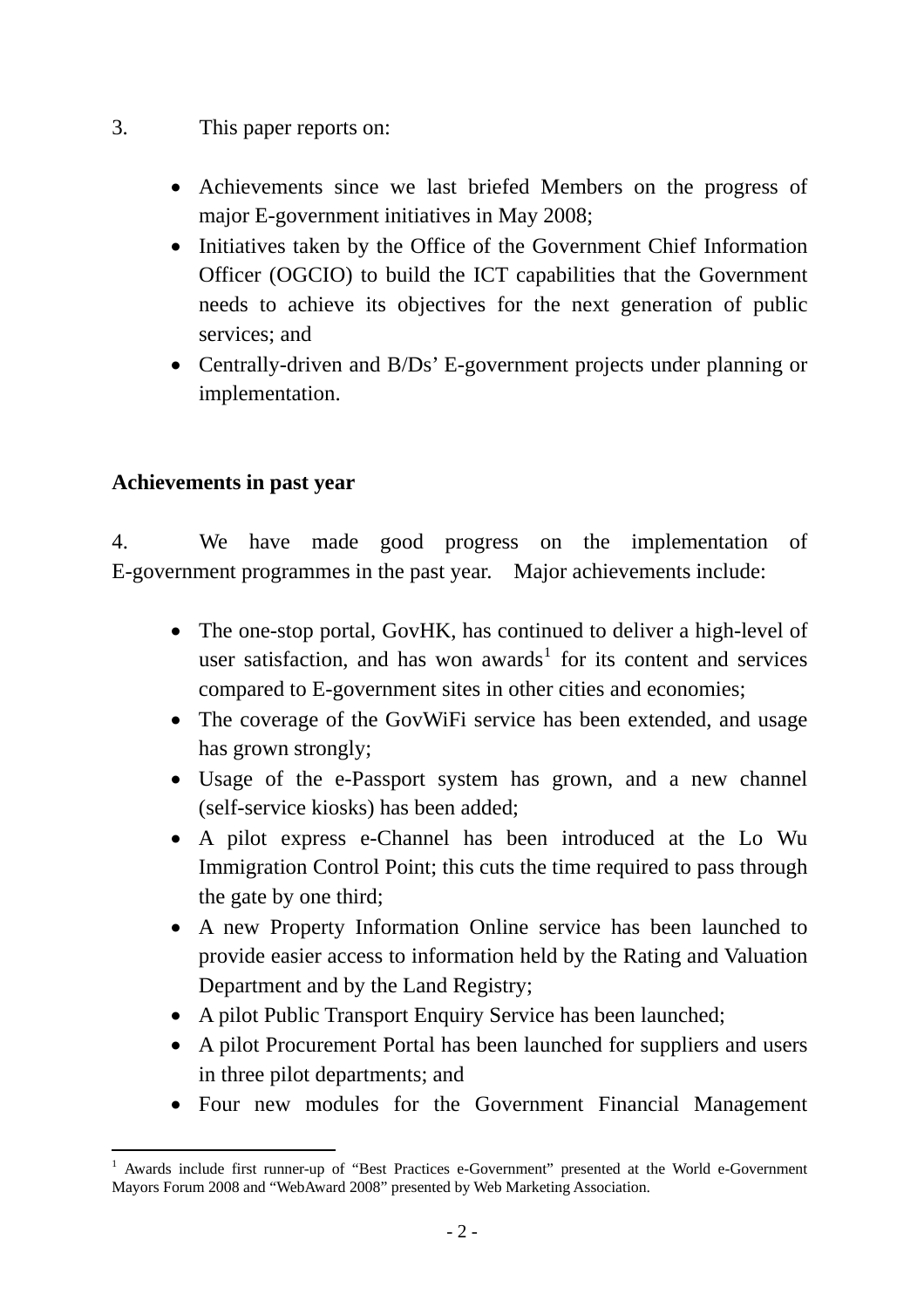Information System, including a world-leading Accrual Accounting module, have been successfully rolled out.

5. Further details on these achievements are included in **Enclosure 1**.

#### **Building Capabilities**

6. To bring E-government to the next level, we see a number of areas where OGCIO and the Government IT professionals deployed in B/Ds can do more to inspire and support B/Ds to make best use of ICT to achieve their policy objectives.

#### *Task Force on E-Government Service Delivery*

7. As our objective is to provide services that are comparable to the best provided by the private sector, we are doing more to draw on the experience of how organisations outside the Government use IT. We have set up a Task Force on E-Government Service Delivery under the Digital 21 Strategy Advisory Committee (D21SAC) to help formulate suitable objectives, strategies and initiatives. The Task Force comprises leaders of IT from a number of leading Hong Kong enterprises, as well as academics and Government representatives.

# *Optimising the Use of Delivery Channels of Government Services*

8. Leading private sector organisations regularly review the way they use service delivery channels so as to optimise the channel mix and to promote customer usage and satisfaction. To enable the Government to take a similar approach, OGCIO has initiated a study of the effectiveness of the existing channels used for the delivery of Government services. Based on the study, we will identify priority areas for improvement.

#### *Aligning IT Strategies with the Business and Policy Goals of B/Ds*

9. Many private sector and voluntary organisations see ICT as a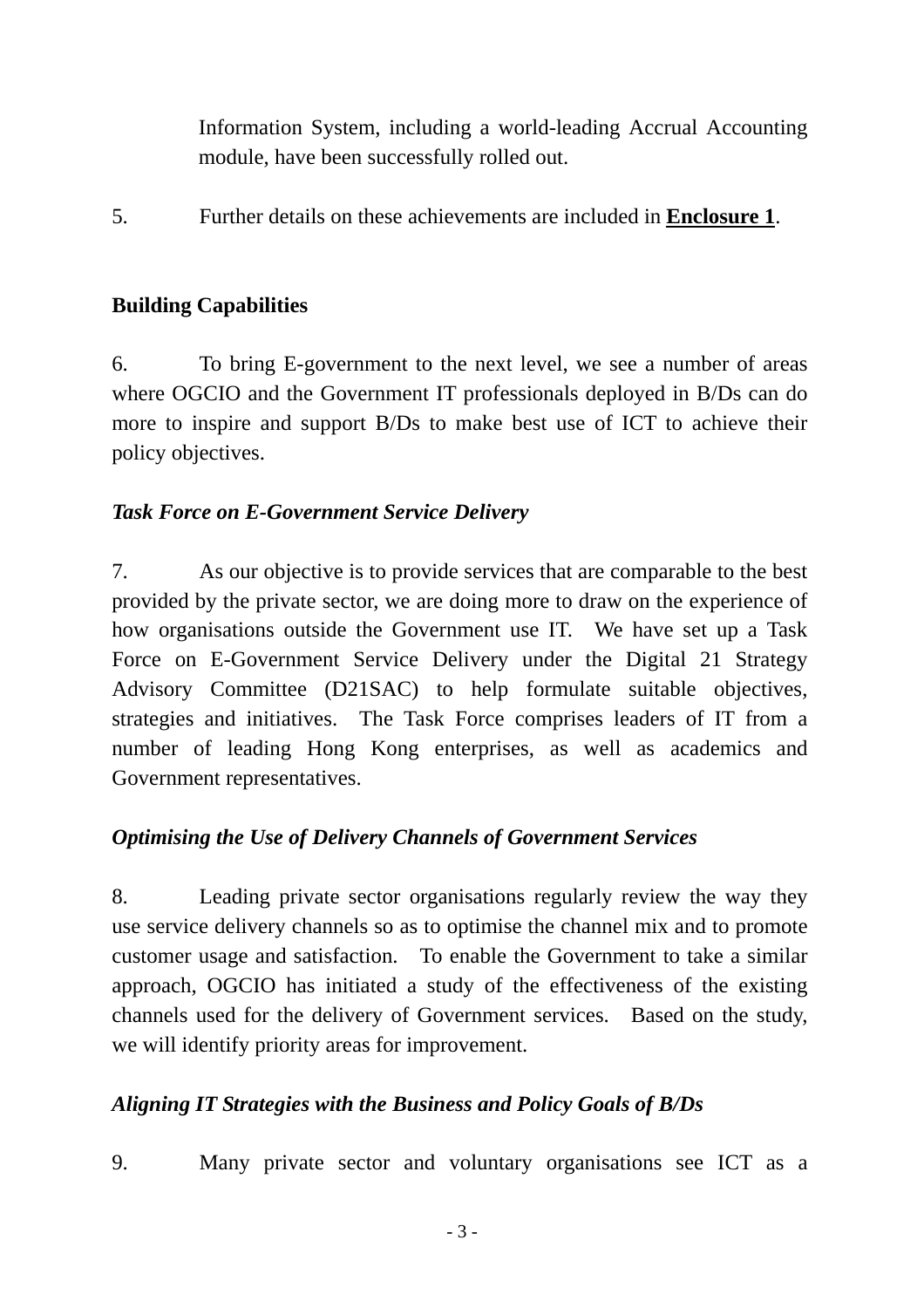fundamental consideration when they develop strategies for achieving their organisational goals. We wish to inspire B/Ds to take a similar approach to ICT. B/Ds are currently encouraged to plan their IT requirements in a systematic and strategic manner, through the formulation and subsequent regular updating of departmental information systems strategies and plans. To enhance this further, OGCIO has recently set up an IT Strategy Division which will develop best practice approaches to planning how ICT can best support the delivery of B/D objectives. It will also develop Government-wide IT strategies and identify where shared investment in ICT can help multiple B/Ds to achieve their policy objectives and departmental goals.

## *Improving Governance of IT Projects*

10. Good IT strategic planning has to be complemented by good project implementation. To facilitate better monitoring of IT projects in the Government and assist B/Ds in better management of their IT projects, we have introduced an enhanced governance mechanism for Government IT projects since April 2006. Advice is now given to B/Ds on a range of issues relevant to their projects at the funding stage. The result is that project planning process has become more comprehensive and project risks are identified at an early stage. Through the experience gained in the implementation of the enhanced project governance mechanism, the OGCIO has embarked on a new initiative with a view to designing and implementing new processes, tools and governance arrangements for the entire lifecycle of projects. The new initiative will make further recommendations for B/Ds to better manage IT projects and enhance their ability to deliver business benefits. Moreover, we will provide training to B/Ds with a view to enhancing their ability to identify opportunities to make effective use of IT for business transformation.

#### *Enhancing Security Compliance*

11. More sophisticated and diversified E-government applications building on more complex and distributed IT infrastructure has created more concerns on information security. To mitigate security risks, all E-government applications, from the start of the design process, need to adhere to the security requirements stipulated in Government's security regulations and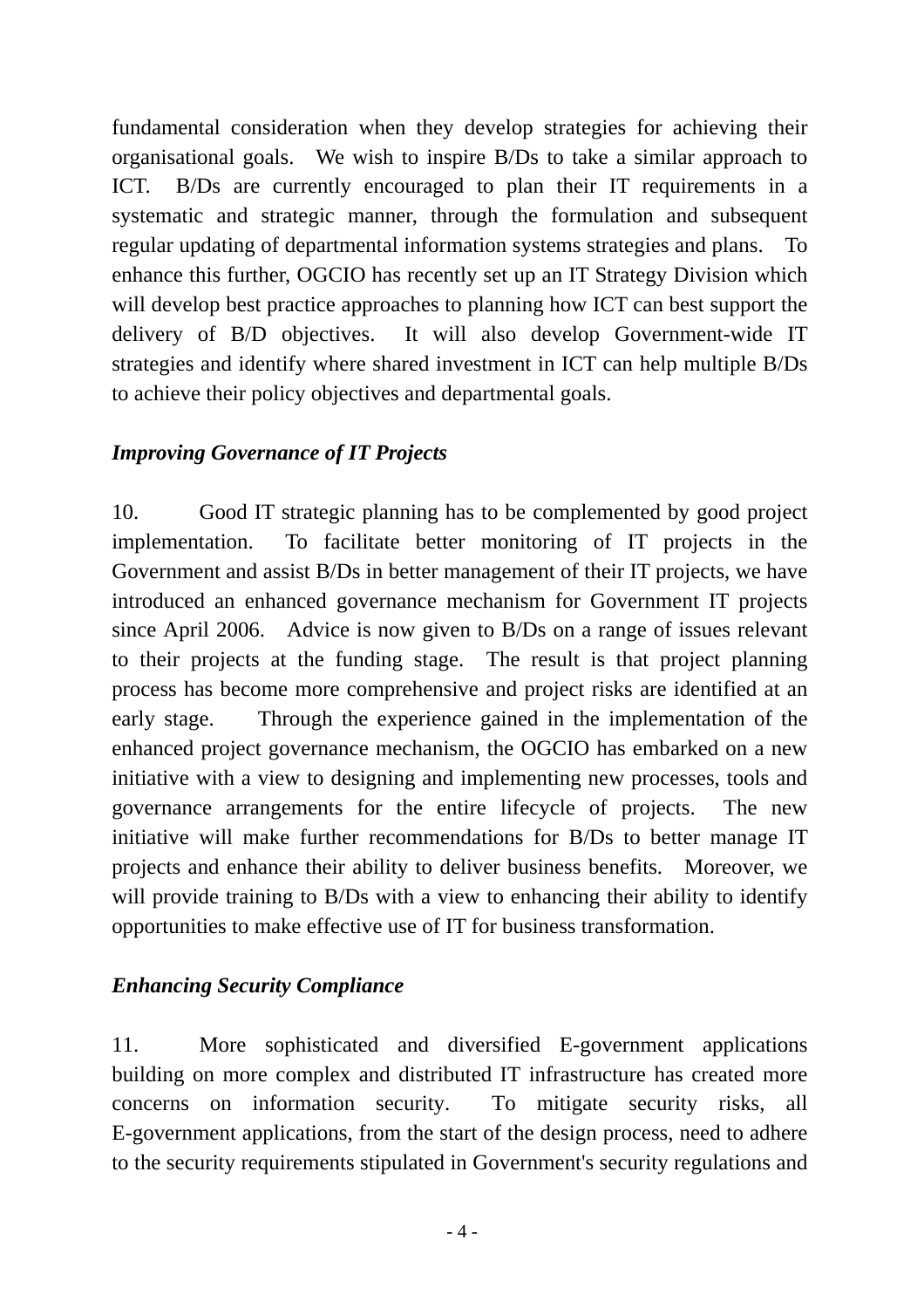policies. The OGCIO requires B/Ds to carry out regular security risk assessments and audits and where there are data privacy issues, privacy impact assessment to ensure proper handling of personal data. Security plan will need to be formulated and security measures need to be implemented commensurate with the findings from the respective assessments. We will provide an update on the progress of the multi-pronged approach to enhance information security in the Government in July 2009.

#### *Developing the Professional Workforce*

12. A highly qualified IT workforce is pivotal to the successful implementation of projects. To ensure the Government has a sustainable and robust IT workforce, in terms of capacities and capabilities, to develop and deliver its IT strategies, initiatives and programmes, we developed, in mid-2008, a Government IT Skills Framework (GISF) with reference to international best practices. Building on the GISF, we are now designing our future mode of operation (FMO) with the aim to enable the Government IT profession to meet the challenges of tomorrow. The FMOs re-emphasise a number of key operating principles so as to better align the Government IT activities with policy goals, in particular in aligning IT strategy with business and policy objectives, in designing and delivering IT-enabled business change projects that enable timely delivery of policy goals and in assuring the quality of Government IT activities.

#### **Centrally-led Initiatives Under Planning and Implementation**

13. To plan for the next wave of E-government service, we have consulted the Task Force on E-Government Service Delivery and critically reviewed the roles that GovHK has to play in the future to bring the greatest benefits to both the users and the B/Ds. To the users, GovHK will deal with most of their needs and quickly direct them to the right place to the rest of their needs. GovHK will treat them as individuals and remember their preferences and make helpful suggestions on the services and information that they might find useful. To the B/Ds, GovHK will provide them with a cost-effective and fast way to improve delivery of services to their customers and to boost usage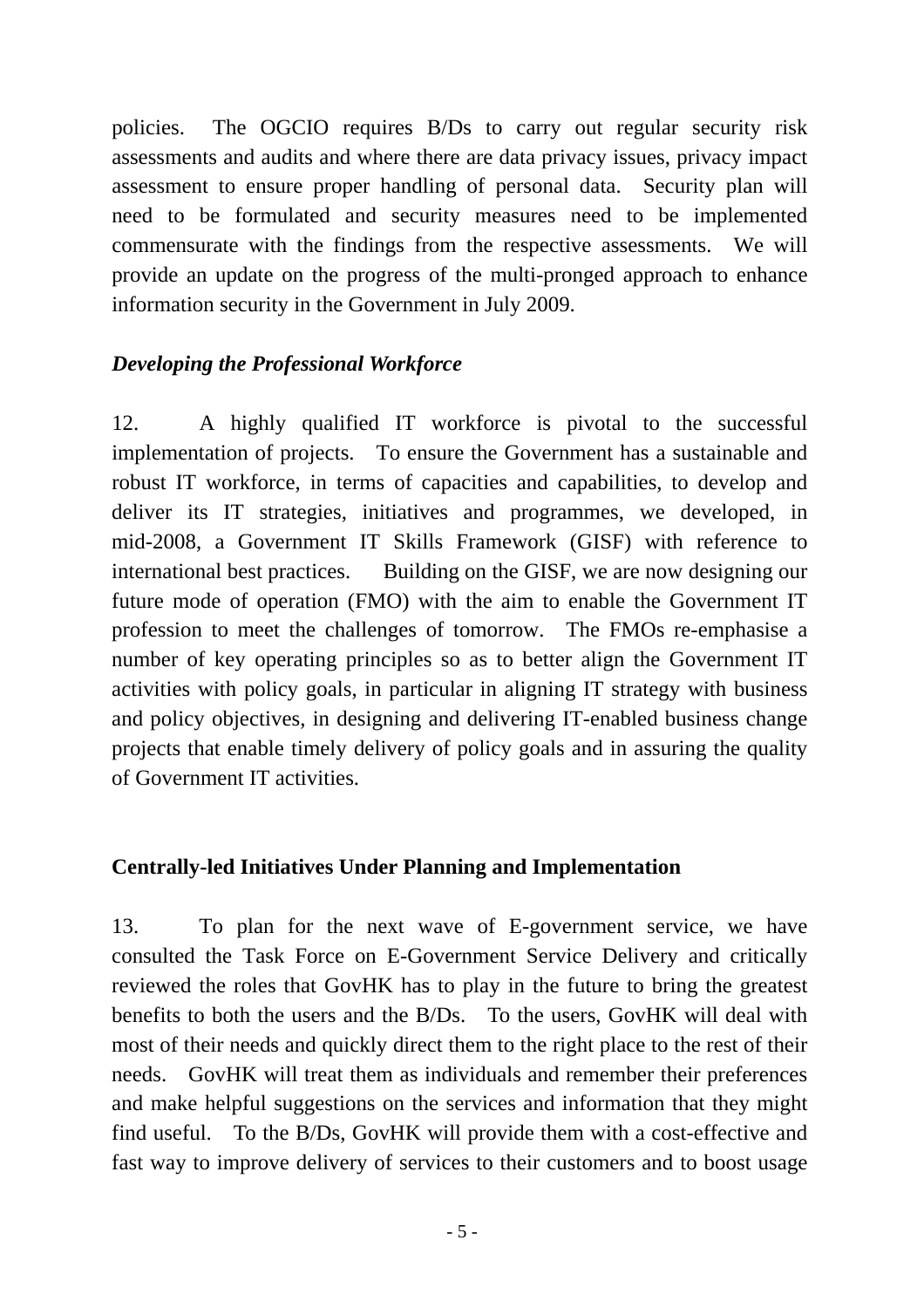of convenient and efficient online channels.

14. With the above roles in mind, we plan to improve the underlying architecture for service delivery to make it easier to enhance the existing online services and shorten the time required to develop new joined-up services. We aim to provide an enhanced user experience for the users.

## *Future Development of GovHK*

15. To continuously enhance the user experience on GovHK and provide users with the services they need in an efficient and convenient manner, we will revamp the look and feel of the portal, and make it easier for the public to use the Change of Address online service and the most commonly used forms.

16. We will shortly begin to develop a personalised interface on GovHK in 2010-11 to better meet the needs of the users. The features under planning include personalised myGovHK accounts to facilitate users to have a choice how they access registered public services; a personalised portal to show Government services and news feeds already subscribed and personalised preferences on the user interface; as well as personalised messaging services to receive government bills, reminders or messages relating to government services. We will adopt a modular approach in implementing the above enhancements and plan to roll them out in 2010.

#### *Common and Shared Services*

17. To facilitate B/Ds in rolling out new online services by saving their development efforts, costs and time, we plan to develop more common and shared services for the use of B/Ds. We plan to roll out a number of common and shared services, namely the Geospatial Information Hub and Services, the e-billing services and the identity management service - Multiple Application Registration Service (MARS). With these common and shared services made available, there should be better integration of various Government online services as well as a faster response to changing technologies.

#### *Electronic Information Management*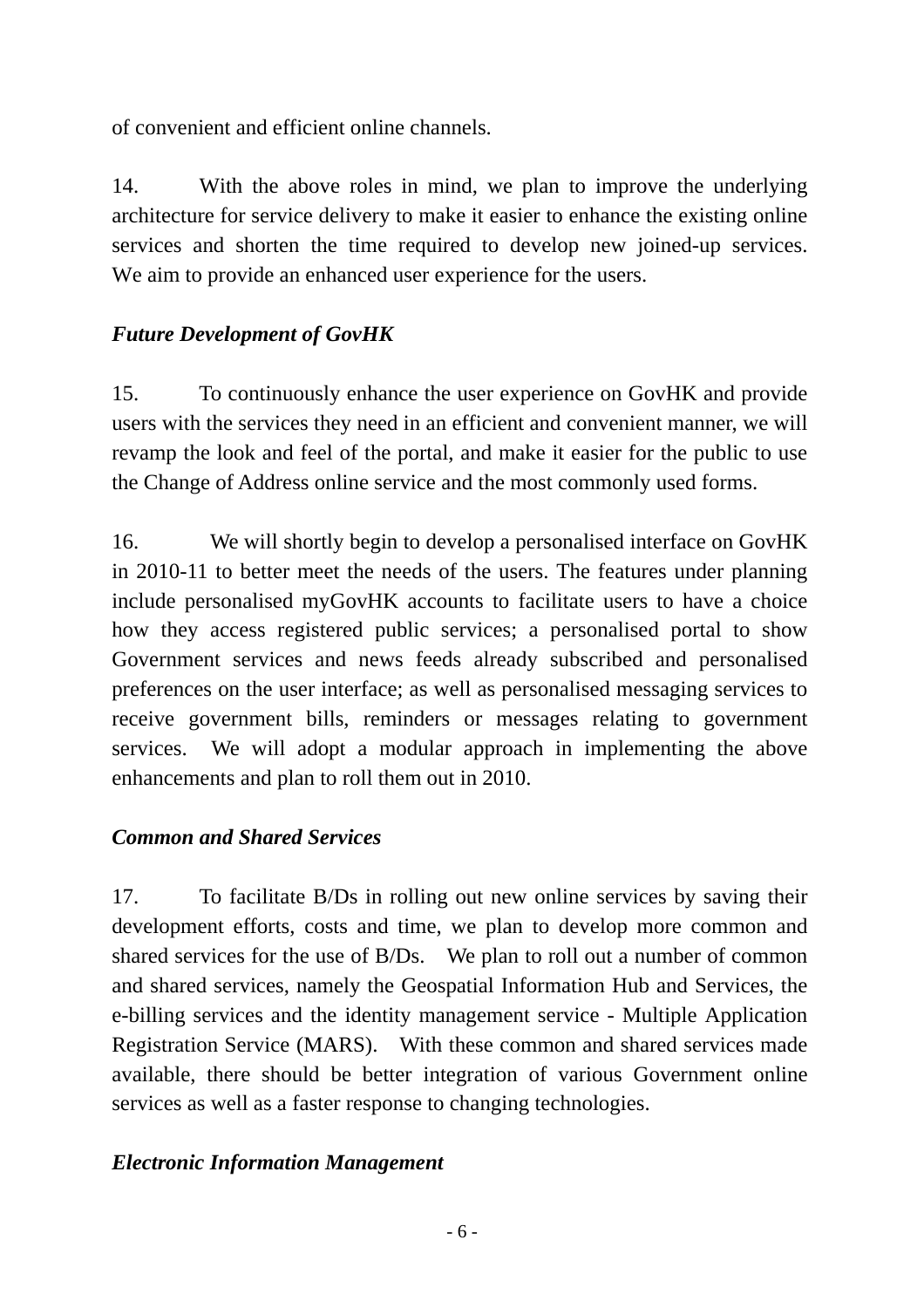18. IT is also a key enabler in improving Government's internal efficiency. To optimise cost, maximise benefit and reduce risk in information management through wider use of IT, we have adopted a strategic approach to guide B/Ds in implementing Electronic Information Management (EIM). Since B/Ds have different information environments, business requirements and IT capabilities, we are identifying suitable B/Ds to become early adopters of EIM. We target to engage around five B/Ds in mid-2009 to define their departmental EIM strategies, and collate experience gained from the formulation of departmental strategies to develop a framework by 2010 to facilitate the wider EIM implementation in the Government.

19. The adoption of an electronic office to help achieve a reduction in paper consumption through the use of IT is to be applied to the Tamar Central Government Complex (CGC). IT is a key element throughout the design, construction, implementation and even the on-going operation and maintenance of the associated infrastructure and facilities. By making reference to the EIM strategy under development, we will adopt technologies that will enable collaborative working environment in the CGC.

# **Major Departmental Initiatives Under Planning and Implementation**

20. At the departmental level, many B/Ds have already moved towards the citizen-centric mode of public service delivery and the use of electronic channel is gradually becoming more popular (see **Enclosure 2**). In the meantime, some B/Ds are going to implement e-government initiatives to further enhance their public service delivery capability and to support their business goals and policy objectives. Major initiatives of B/Ds include:

- eHealth of Food and Health Bureau:
- Enhancing public library services by Leisure and Cultural Services Department;
- Replacing Computerised Social Security System;
- Information System Strategy projects of Customs and Excise Department; and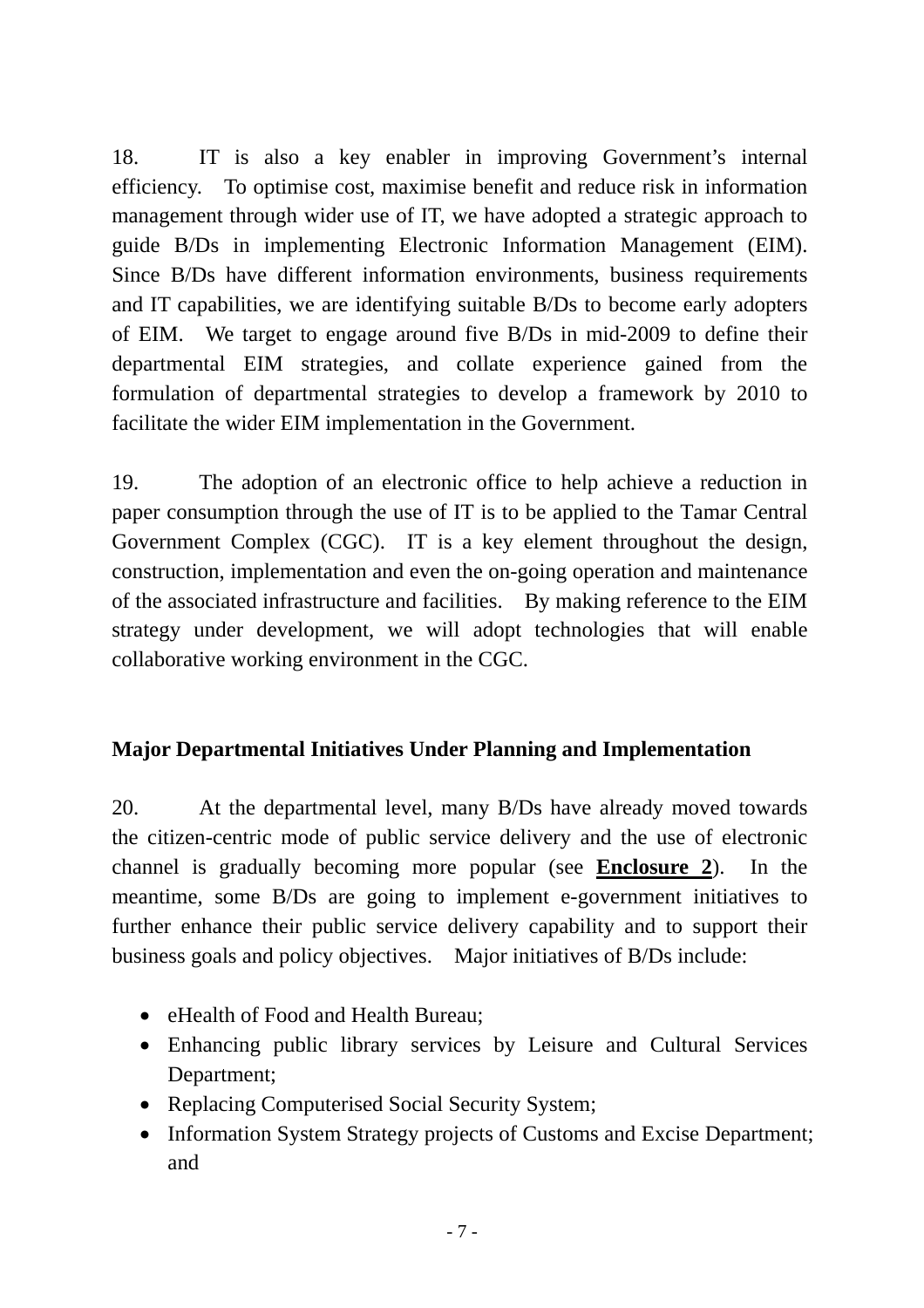• IT Support for 2011 Population Census.

Details of the above initiatives are at **Enclosure 3**.

#### **Benefiting the industry**

21. We have earmarked \$1,753.9 million in the Capital Works Reserve Funds (CWRF) for carrying out the Government IT programme in 2009-10, and we envisage that the industry will find many new business opportunities (see **Enclosure 4**). We have published on the Digital 21 Strategy website IT projects which are above \$10 million as well as those projects not exceeding \$10 million which are funded under CWRF Head 710 Computerisation Block Allocation<sup>[2](#page-7-0)</sup>. The information will be updated on a regular basis.

#### **Audit Report**

22. The Director of Audit has carried out a review of E-government services and reported his conclusions on 22 April 2009. Many of the Director of Audit's recommendations will be addressed by the initiatives described above to enhance the way OGCIO and the Government IT professionals deployed in B/Ds inspire and support B/Ds to make best use of ICT to achieve their policy objectives. We will of course study the recommendations in detail and make further improvements as needed.

#### **Conclusion**

 $\overline{a}$ 

23. The Government will continue its efforts to further develop the E-government programme, through transforming and joining-up government processes to provide convenient and user-friendly services to citizens and

<span id="page-7-0"></span><sup>&</sup>lt;sup>2</sup> Government IT projects have been published on the Digital 21 Strategy website: (English: http://www.info.gov.hk/digital21/eng/catalogue/cata.html

Chinese: http://www.info.gov.hk/digital21/chi/catalogue/cata.html)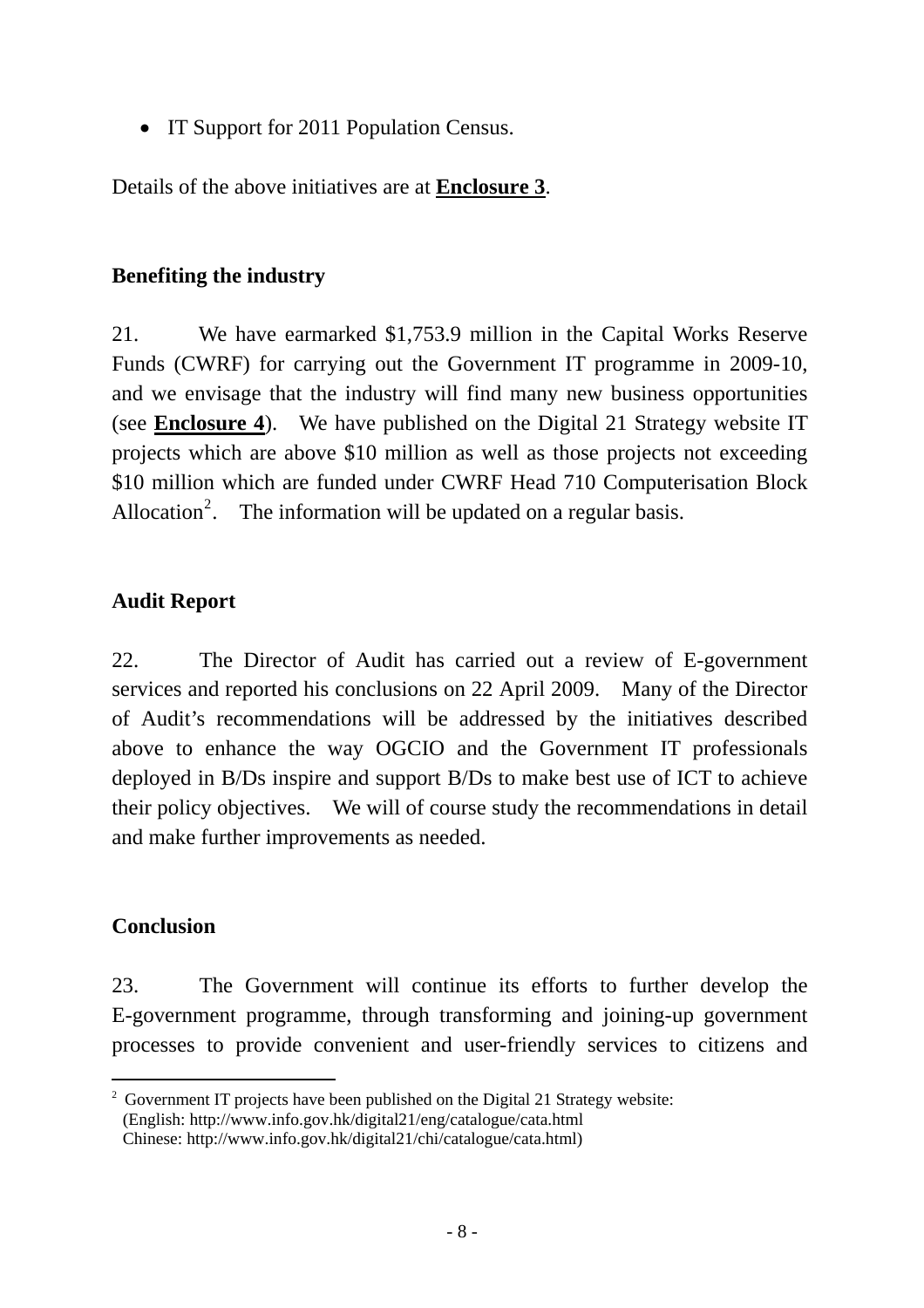businesses. We will continue to update Members regularly on our progress and achievements on an annual basis.

**Office of the Government Chief Information Officer Commerce and Economic Development Bureau May 2009**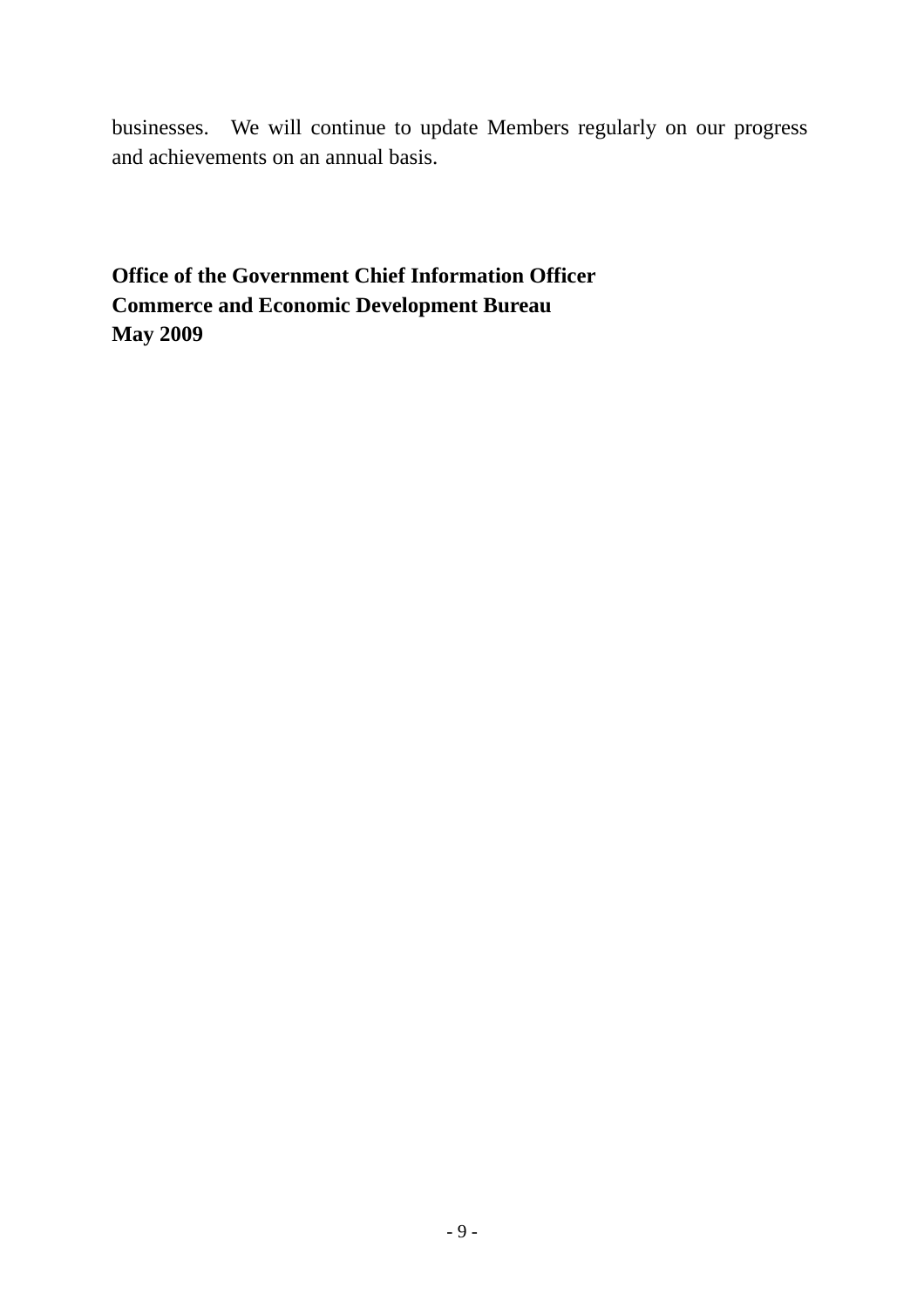#### **Enclosure 1**

#### **Major Achievements in the Past Year**

## *GovHK*

 Since its official launch in 2007, the Government one-stop access portal – GovHK – has met its original goals in providing users with a customer-oriented and user-friendly platform for Government information and online services (see **Annexes 1-A to 1-D**). The customer satisfaction survey conducted in October to December 2008 found that 87% of the respondents liked GovHK and 94% of the respondents would like to use GovHK in the future. In the "World e-Government Mayors Forum 2008", Hong Kong, out of 86 cities, won the first runner-up of "Best Practices e-Government" (behind Seoul), and our one-stop portal GovHK was ranked first in terms of content and services and second in overall e-governance.

2. With a view to keeping up with the international trends, meeting the growing expectations of the customers and taking heed of the industry views, we are dedicated to continuously enhancing the user experience on GovHK by providing users with the services they need in an efficient and convenient manner.

#### *Government Wi-Fi Programme*

3. The Government Wi-Fi (Gov*WiFi*) programme has been progressing well. As at the end of March 2009, we have completed installation of Wi-Fi facilities at 302 government premises for providing Internet connection service to citizens. We are planning to extend the service to more premises, making a total of around 380 premises by March 2010.

4. Since its launch in March 2008, the Gov*WiFi* programme has supported over 1 million Internet connection sessions. The total number of Internet connections per month has increased from 20 000 in April 2008 to 168 000 in March 2009 (see **Annex 1-E**). We expect this number will continue to grow with the further extension of the programme to cover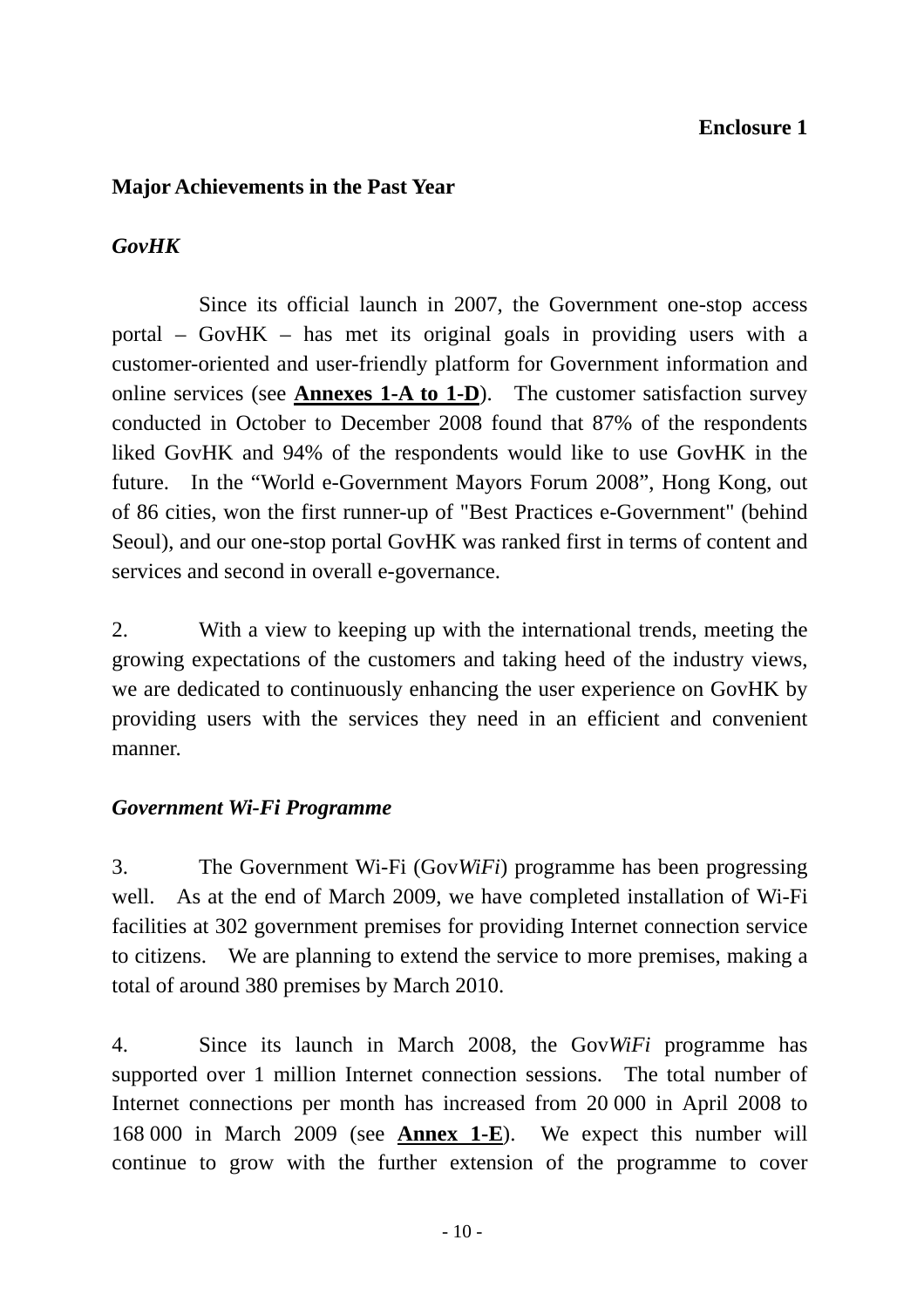additional premises and the increase in take-up of Wi-Fi devices by the public.

#### *e-Passport*

5. Since the roll-out of the Electronic Passport System (e-Passport System) by the Immigration Department, further application channels through the Internet and Self-service kiosks were also integrated into the System and successfully implemented in December 2007 and August 2008 respectively. Over 1.2 million Hong Kong Special Administrative Region (HKSAR) e-Passports have been issued. With the support of the e-Passport System, the HKSAR e-Passports have been blended with advanced security features and biometric technologies, and wins global reputation. At present, 137 countries or territories have granted visa-free access or visa-on-arrival to HKSAR passport holders. With the introduction of the e-Passport System, Hong Kong citizens can benefit from a shorter processing lead time in passport application and enjoy more convenience in travel.

## *Pilot scheme on Express e-Channel at Lo Wu Control Point*

6. To further enhance the efficiency of self-service immigration clearance, the Immigration Department has commenced a pilot scheme for the Express e-Channel at the Lo Wu Control Point in early March 2009. All existing users of e-Channel who are aged 18 or above may enrol to use the new service by giving consent to the storage of their personal data in the back-end servers to facilitate subsequent retrieval. The average clearance time has shortened from 12 seconds to 8 seconds as compared with the traditional e-channels. The pilot scheme has received very positive response since its production launch on 3 March 2009. As at 15 April 2009, nearly 312 000 residents have enrolled for using the service and up to 30 000 passenger clearances a day have been processed by the 10 Express e-Channels installed.

#### *Property Information Online*

7. To provide one-stop access by the public to reliable and updated property information held by the Government, the Rating and Valuation Department (RVD) and the Land Registry (LR) are embarking on a property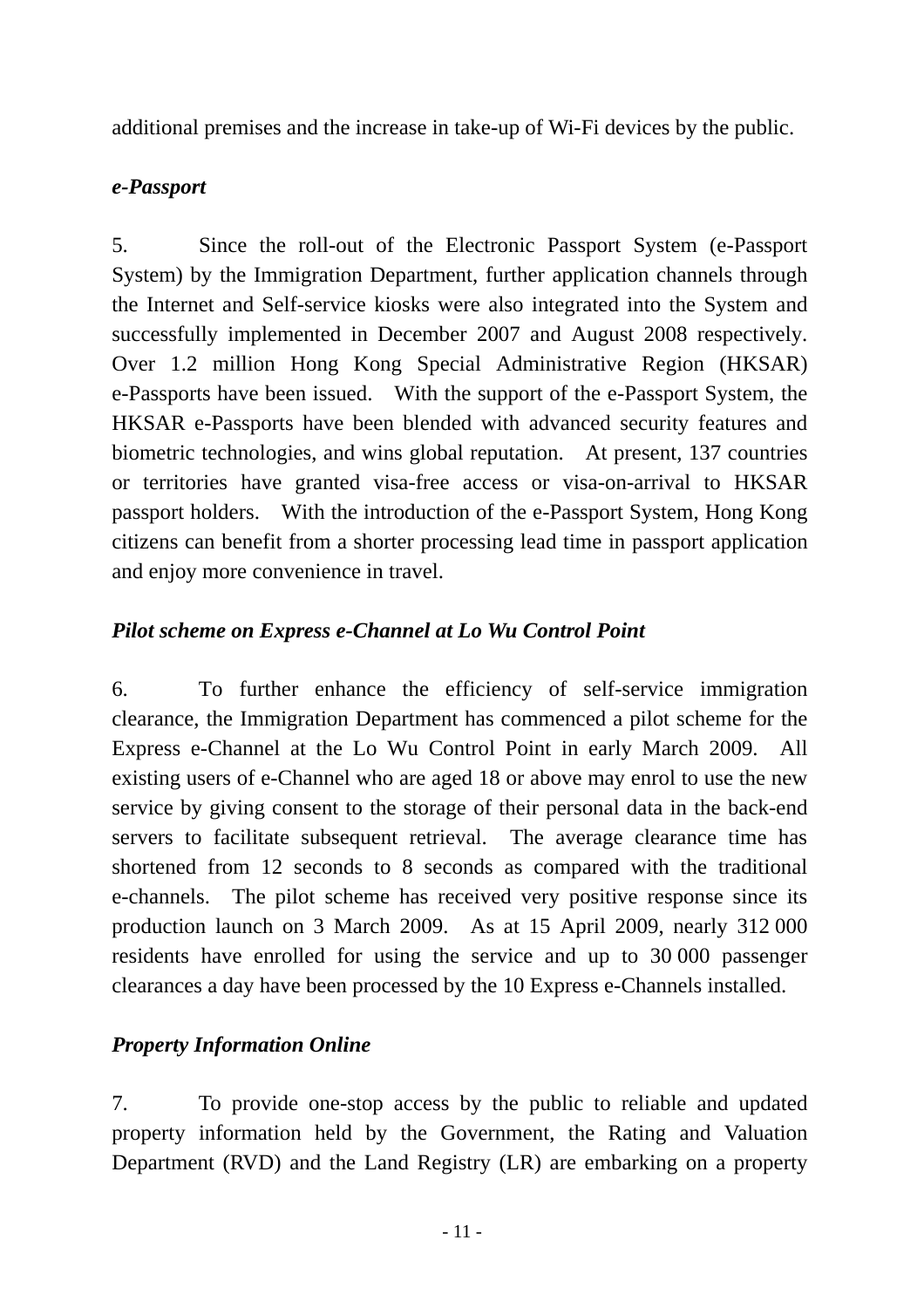information initiative.

8. In February 2009, RVD launched its new Property Information Online service as the first step for implementing a one-stop service. The new service enables the public to conduct bilingual searches on RVD and LR's address records. About 2.2 million aligned lot and property addresses of the two departments are accessible to the public through RVD's new online platform, which will be expanded to 2.57 million records by the end of 2009. During the first two months of production service, there are about 200 000 aligned address records browsed by public users who can then opt to purchase essential property information such as floor areas, age and permitted occupation purpose of individual property unit. In addition, there are about 650 000 searches made for online display of rateable value of properties. Together with the online service available through the Integrated Registration Information System of LR, the Property Information Online service helps the public to obtain property information from Government easily.

## *Transport Information System*

9. To enable public transport passengers to search for possible routes to a specific destination, Transport Department (TD) has launched a web-based pilot Public Transport Enquiry Service in April 2009. As for motorists, TD is planning to launch a Driving Route Search Service for them in the latter half of 2009. TD has also provided sample Intelligent Road Network data to interested companies of the motor trade industry and the wireless telecommunication industry for them to consider making use of the data to provide enhanced services such as car navigation and fleet management to the public.

#### *Government Electronic Trading Services*

10. To promote electronic commerce, improve efficiency and maintain Hong Kong's competitiveness as an international trading centre, the Government has introduced Government Electronic Trading Services (GETS) since 1997. Currently, there are two service providers appointed by the Government for the provision of front-end electronic services to the trading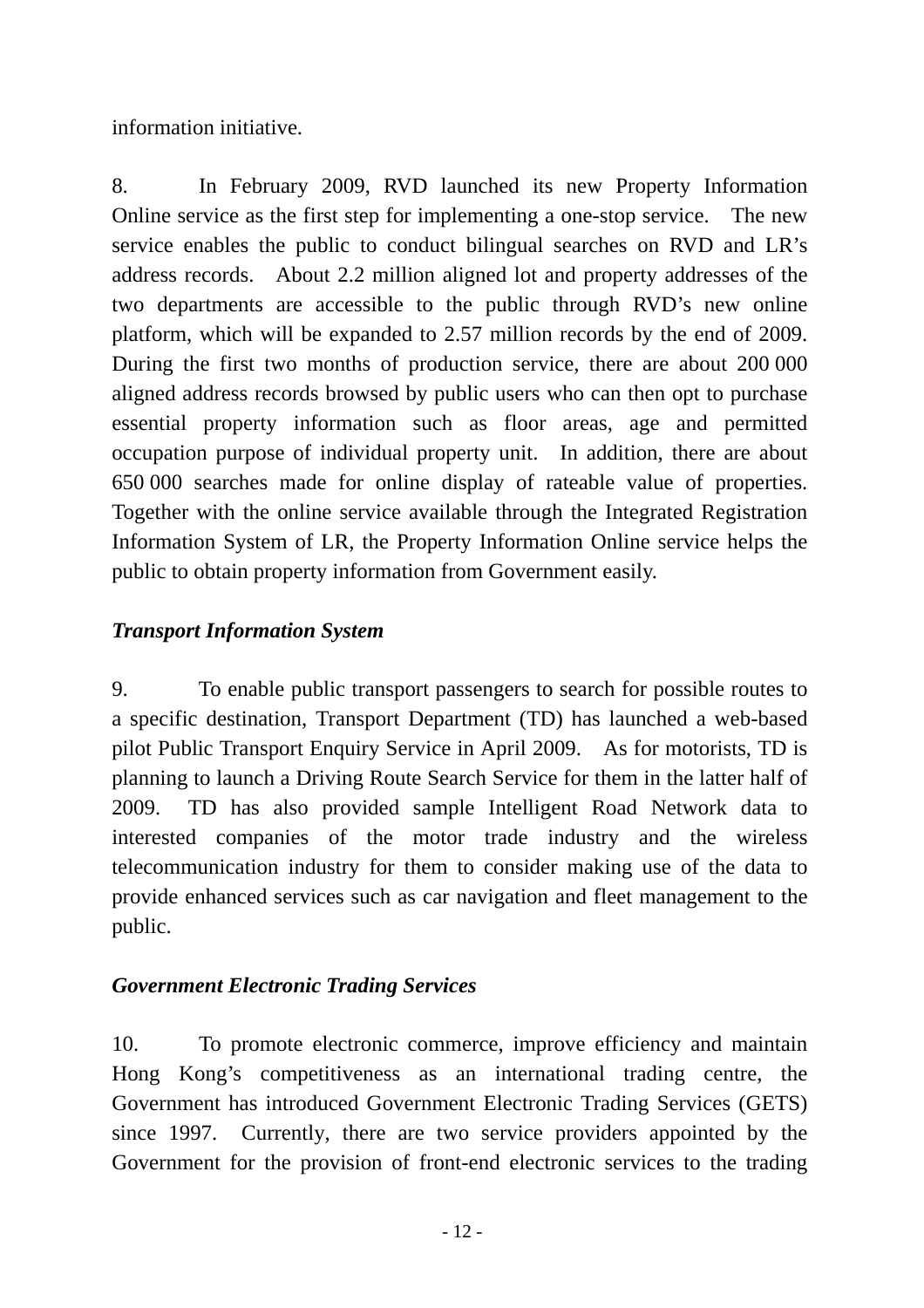community for submission of Government-related trade documents to the Government. Their service contracts will end on 31 December 2009. In December 2008, new contracts for the provision of GETS from 2010 to 2016 were awarded to three service providers through an open tender exercise.

11. In the new term of GETS, several improvement measures will be introduced, including addition of new competition measures. On the technical improvements, format of data common in a GETS document, Import Export Declaration, and cargo information in the future Road Cargo System<sup>[3](#page-12-0)</sup> will be standardised and data inheritance function between these two documents will be provided in order to maximise the potential of customs facilitation and minimise traders' data input efforts. Besides, IT infrastructure of GETS will be upgraded with a view to improving data portability for traders, maintaining high level system performance in anticipation of future demand, and maximising users' choice of service providers in those transactions involving multiple parties.

#### *Electronic Procurement*

l

12. Since the funding approval by the Finance Committee in 2007, the pilot E-procurement initiatives have been under active development for the pilot departments (namely the OGCIO, the Immigration Department and the Environmental Protection Department). We expect that the E-procurement initiatives will facilitate better sourcing and streamlining the procurement workflow and encourage e-Commerce in the supplier community.

13. In June 2008, the Procurement Portal was launched for suppliers and users in pilot departments to access procurement related information. The remaining initiatives, namely workflow, E-catalogue and E-sourcing will be rolled out progressively from September 2009 to early 2010. After full operation of the pilot E-procurement initiatives, we will conduct a review for considering the way forward.

<span id="page-12-0"></span><sup>3</sup> The Road Cargo System (ROCARS) is a system being developed which provides the electronic infrastructure for facilitating customs clearance of road cargoes as well as the movement of transshipment cargoes that involve inter-modal transfer (e.g. from land to air).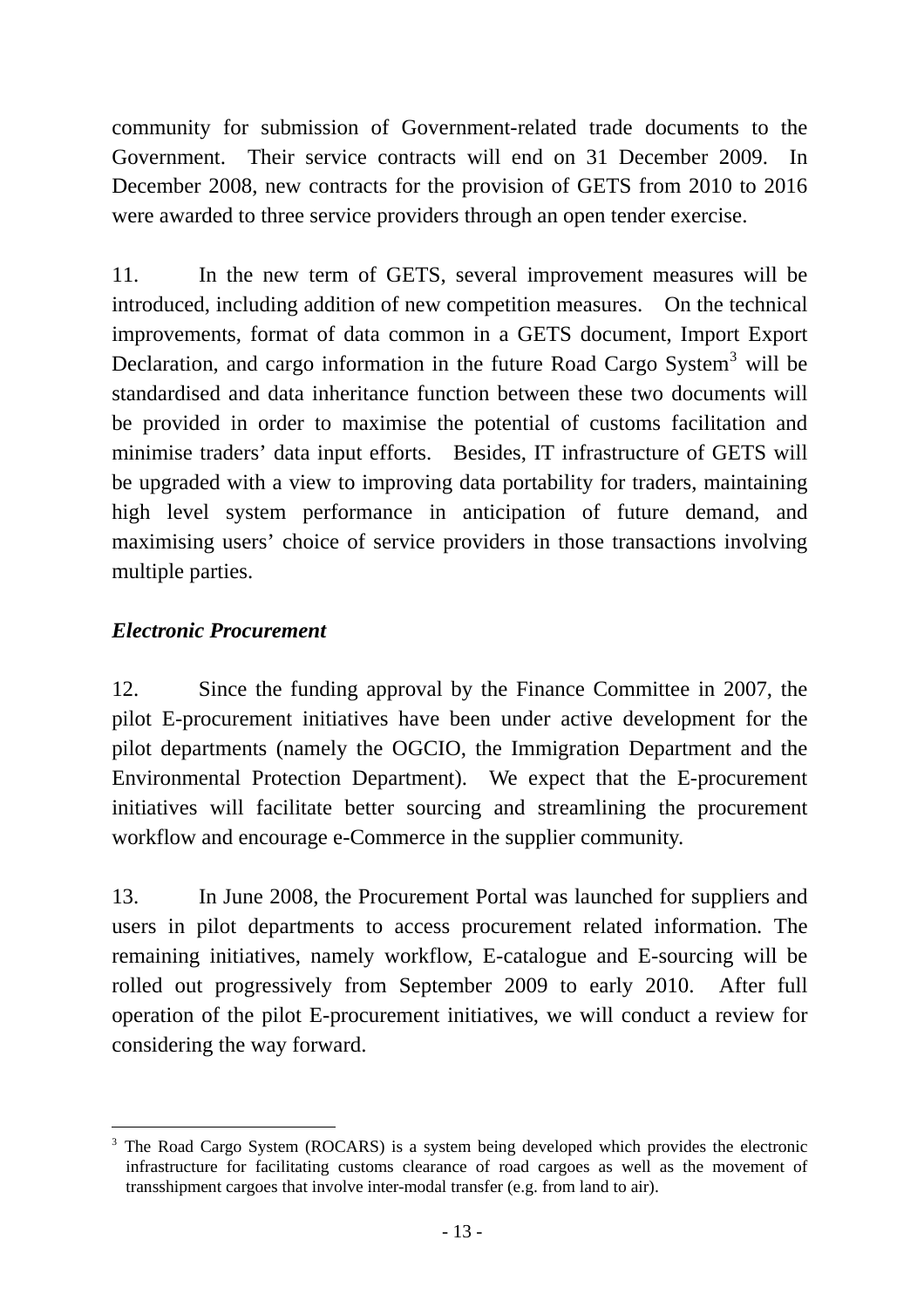#### *Government Financial Management Information System (GFMIS)*

14. The GFMIS, serving some 5 400 users in various B/Ds service-wide, will enable the Government accounting and financial management operations and processes to be conducted in a more efficient and effective manner, support informed decision making, and provide functionalities to meet both the cash-based and accrual-based financial reporting requirements. Following the rollout of Phase 1 covering the General Ledger Module in December 2007, four modules of Phase 2, i.e. Accounts Payable, Purchase Order, Accrual Accounting and Fixed Assets, were implemented on 31 March 2009. The remaining two modules on Revenue Recording and Management and Costing Information Processing are scheduled for rollout in the former part of 2009-10, taking into account the readiness of B/Ds.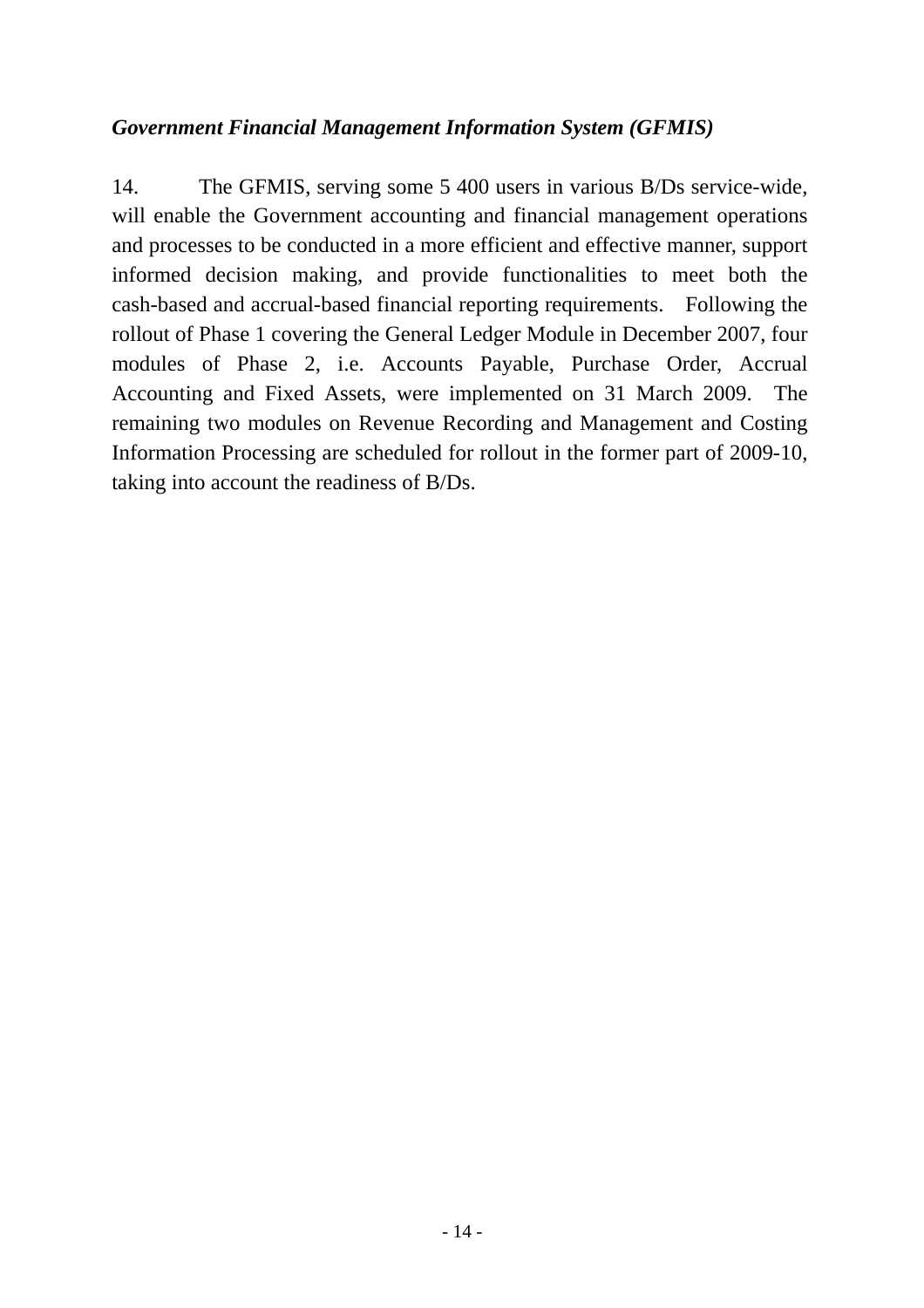**Trend on Average Daily Visits per Month on GovHK (since soft launch) from September 2006 to March 2009**

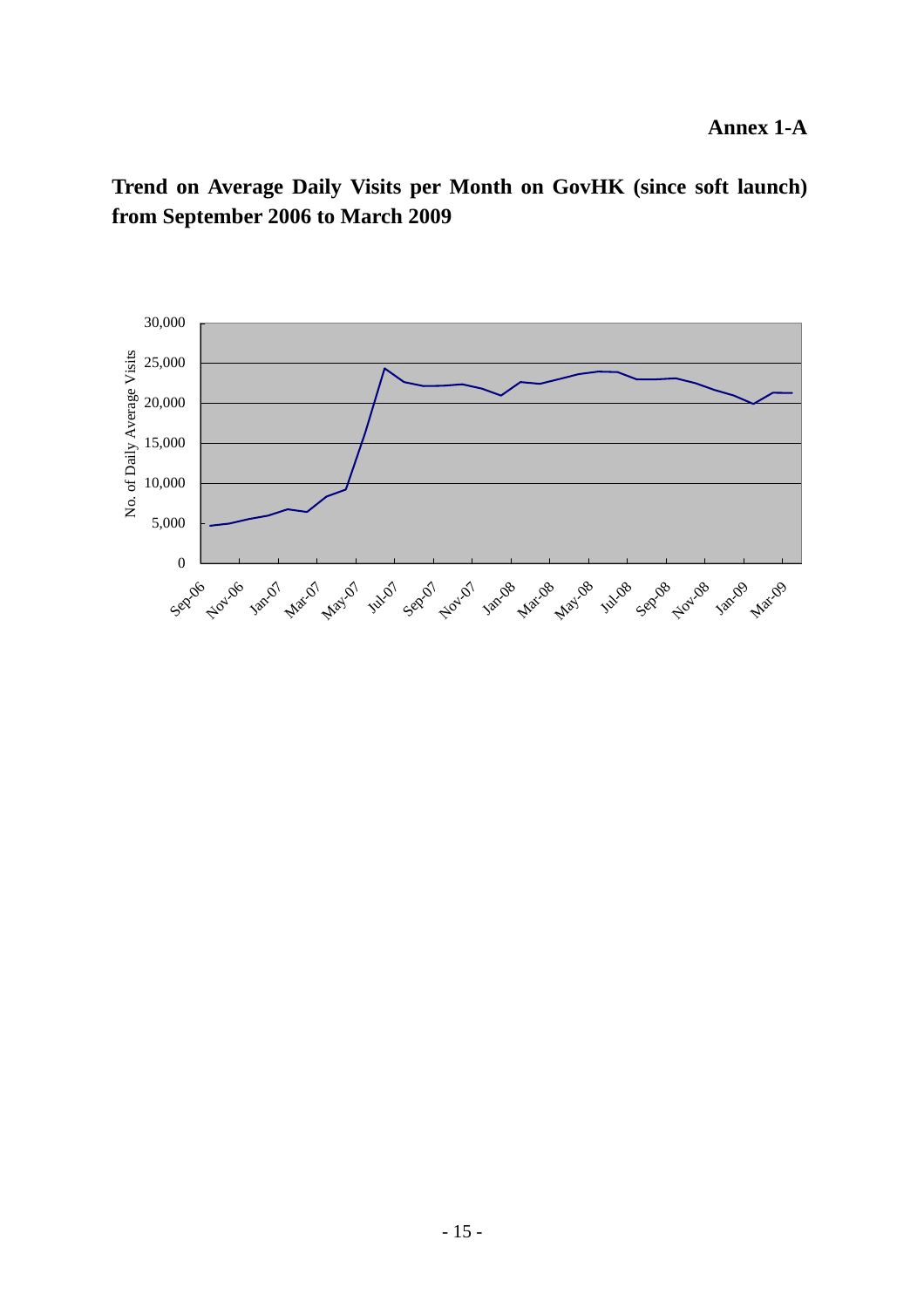

**Daily Average Visits of GovHK and RSS cum Press Releases Access from September 2005 to March 2009**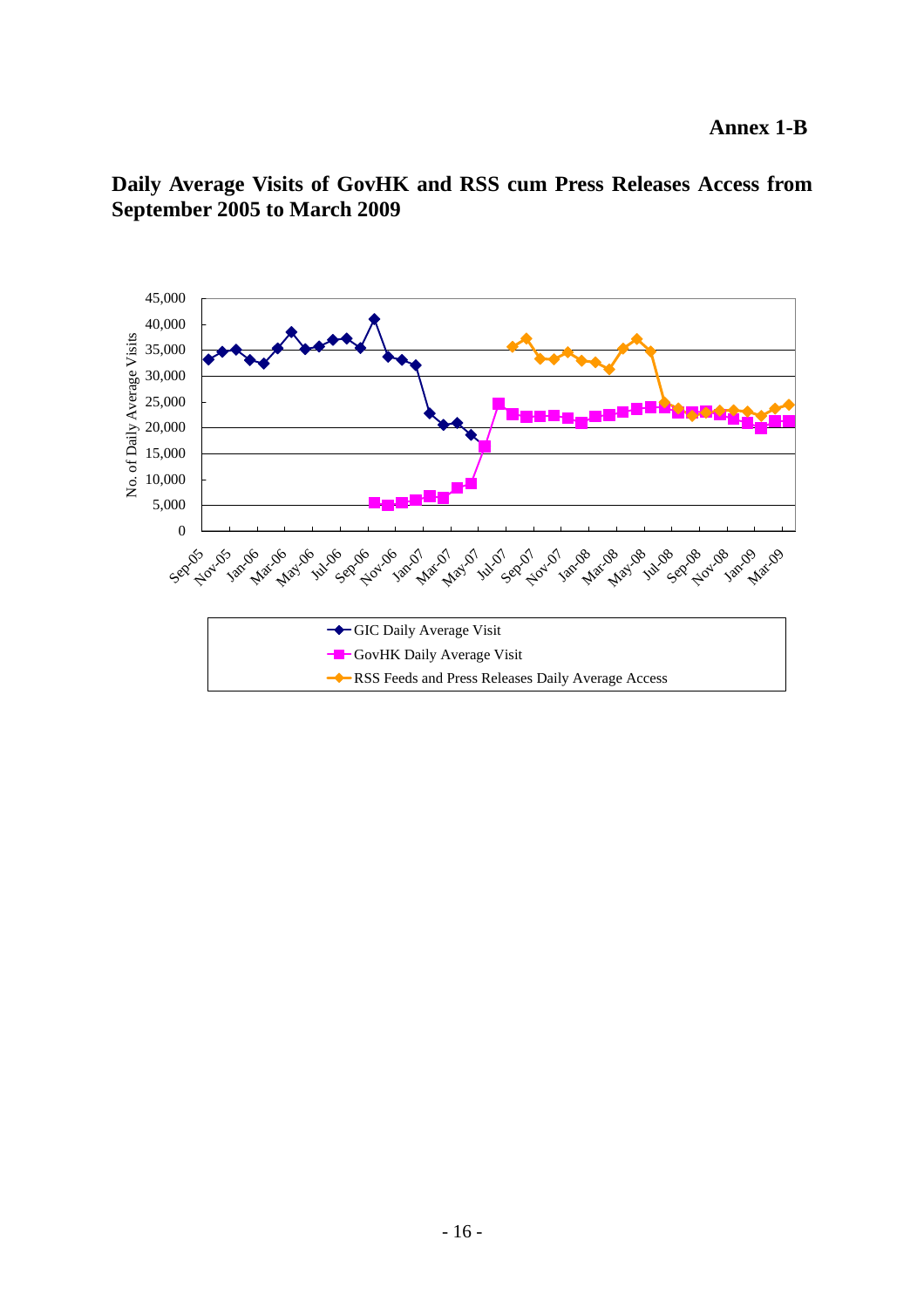**Trend on Average Daily Page Views per Visit per Month on GovHK (since soft launch) from September 2006 to March 2009**

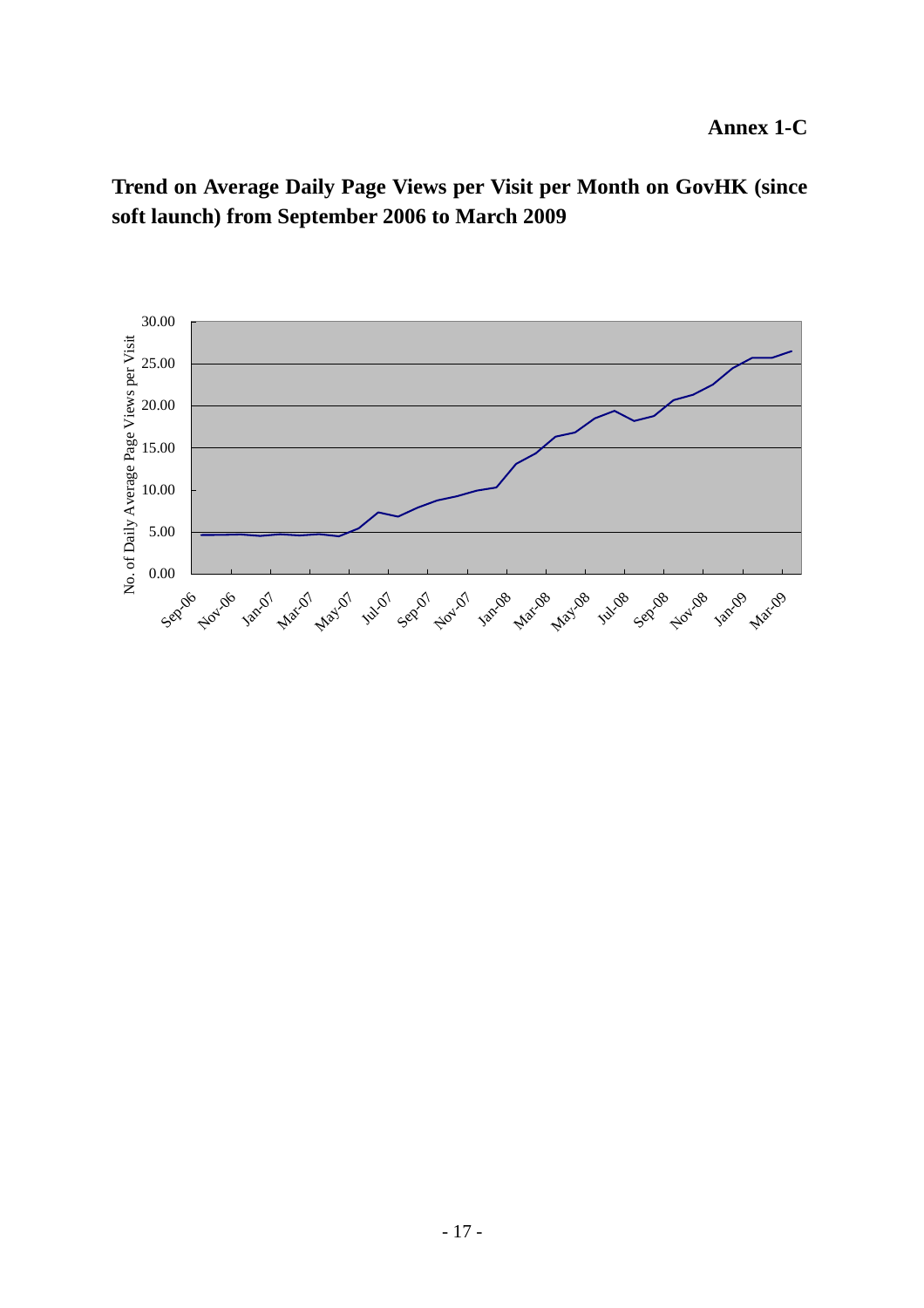## **Annex 1-D**

|                 | 2006 | 2007 | 2008 |
|-----------------|------|------|------|
| Liked GovHK     | 83%  | 87%  | 87%  |
| Would use       | 91%  | 95%  | 94%  |
| GovHK in future |      |      |      |

# **GovHK Customer Satisfaction Survey from 2006 to 2008**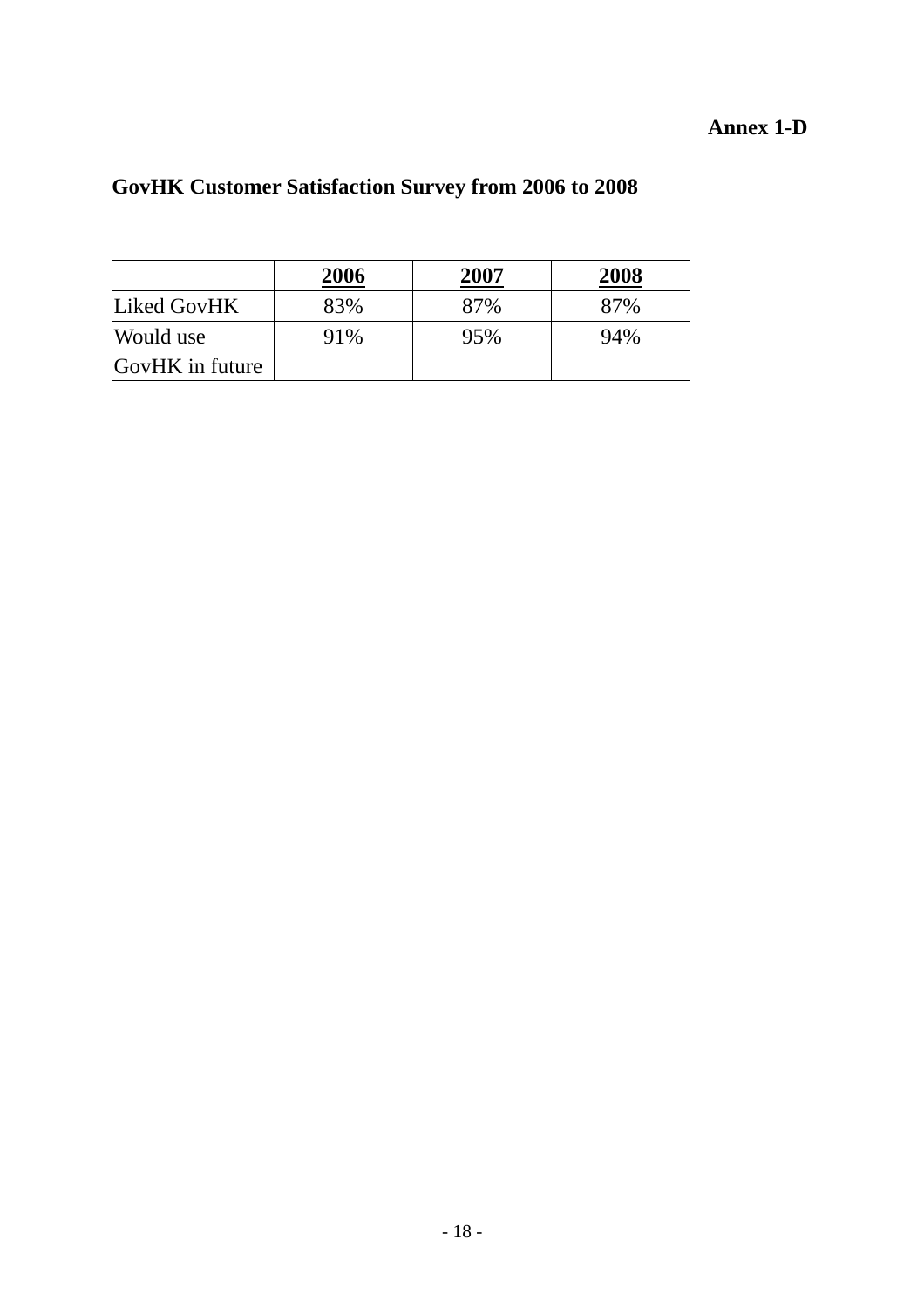

**Government Wi-Fi Programme - Total Number of Internet Connections per Month**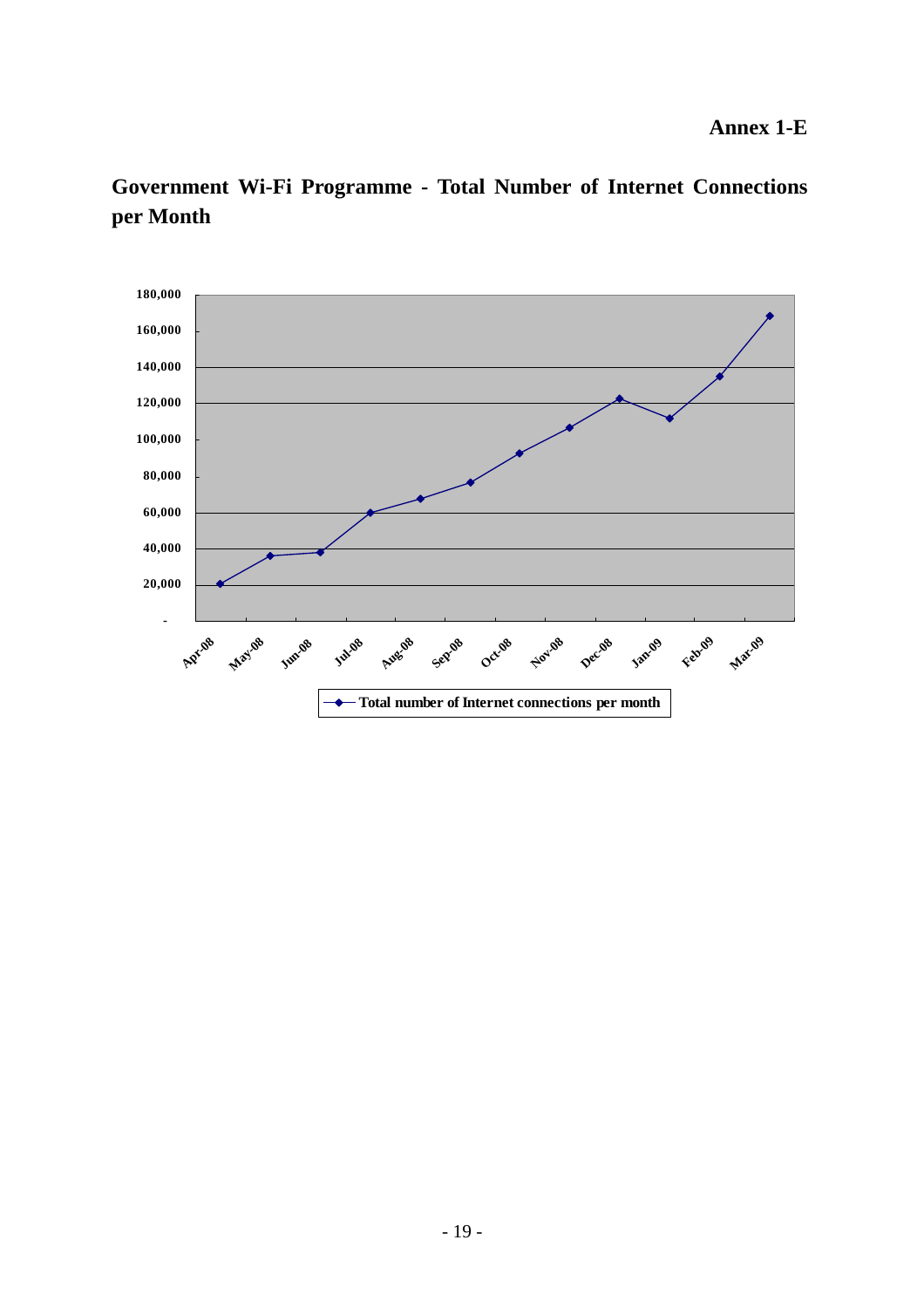

**200 4-05 to 2008-09 A. Popular E-Services Usage Statistics (e-transaction volume) from Year**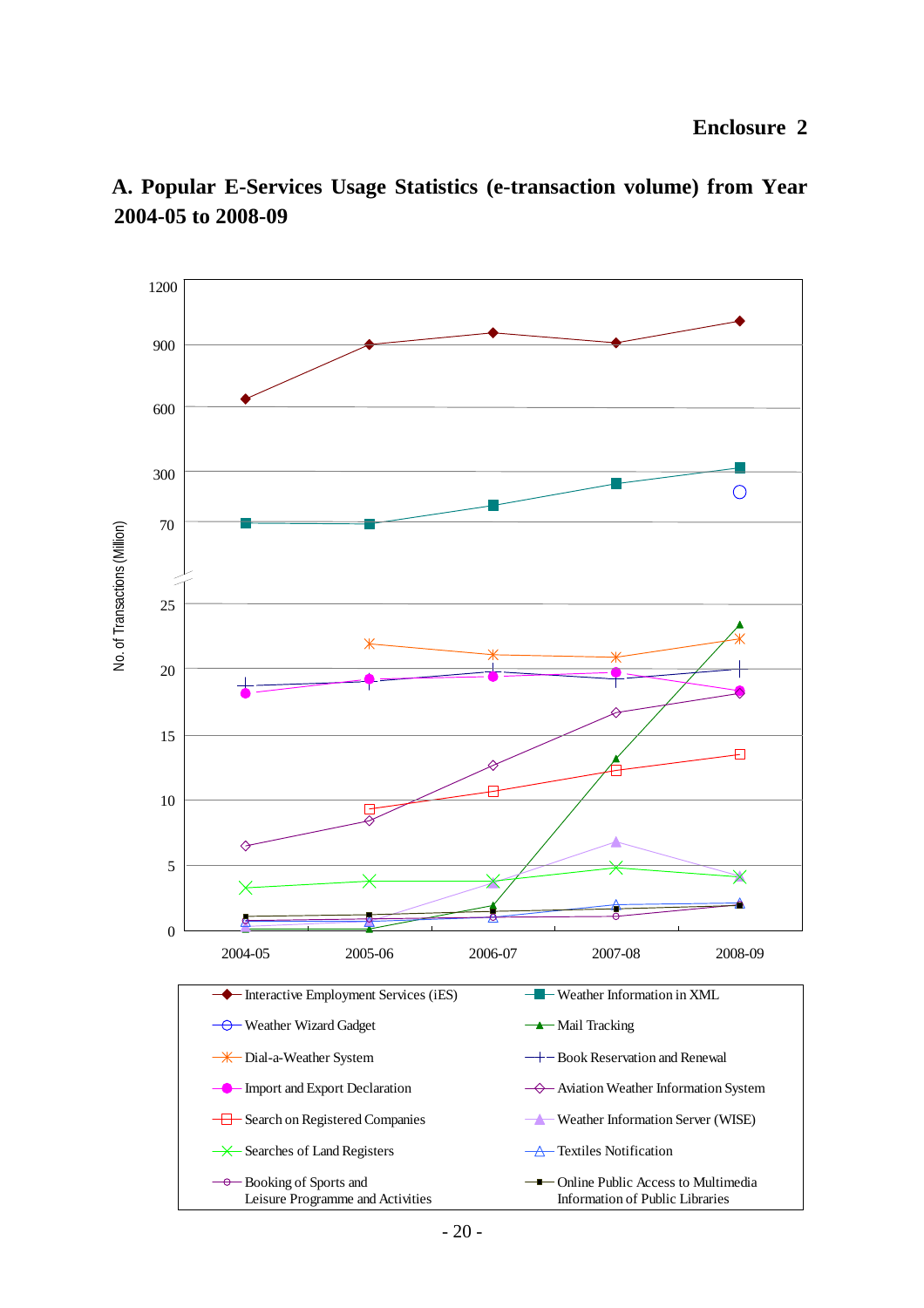# **B. Popular E-Services Usage Statistics (e-options over all available options)<sup>4</sup> from Year 2006-07 to 2008-09**

![](_page_20_Figure_1.jpeg)

 $\frac{1}{4}$  The popular e-services shown in Chart B are those having both e-option and other service delivery channels in Chart A.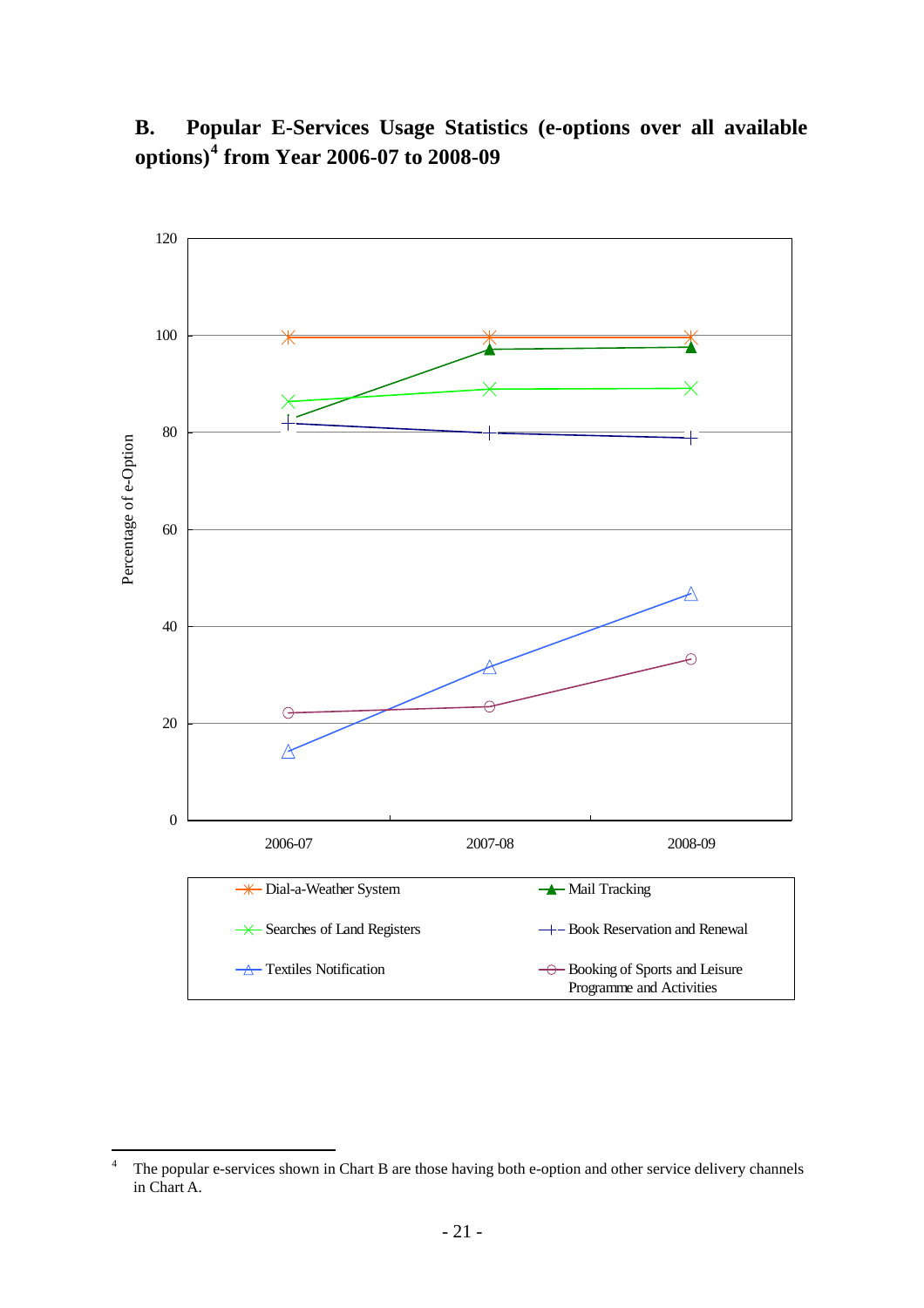#### **Enclosure 3**

#### **Major Departmental Initiatives Under Planning and Implementation**

#### *Electronic health record*

 A territory-wide, patient-oriented electronic health record (eHR) sharing system is an essential infrastructure to support the Healthcare Reform. The eHR sharing system will provide an information infrastructure for healthcare providers in both the public and private healthcare sectors, with patients' informed consent and proper authorisation for access to the system, to share the eHR of the patient they keep on the patient with other healthcare providers and to retrieve the eHR of the patient shared by other healthcare providers, and by implementing the Healthcare Reform by enabling patient-centred healthcare, enhancing primary care and facilitating the hospital-primary care interface and public-private partnership.

2. A development roadmap for eHR has been devised and validated by an external third-party consultancy. Under the roadmap, the initial target is to have the eHR sharing platform ready by 2013-14 for connection with all public and private hospitals, and to have electronic medical/patient records and other health information systems available in the market for private doctors, clinics and other health service providers to connect to the eHR sharing platform.

3. The Government plans to seek capital funding approval from the Legislative Council Finance Committee for the development of the eHR sharing system in stages, having regard to clear milestones in the overall development roadmap. Specifically, the Food and Health Bureau will proceed to seek capital funding of \$702 million within the current legislative year for the First Stage of the eHR Development Programme that is designed to deliver the initial target and milestones of the roadmap by 2013-14.

#### Using smart ID card for elderly healthcare voucher

4. The Elderly Health Care Voucher Pilot Scheme was launched on 1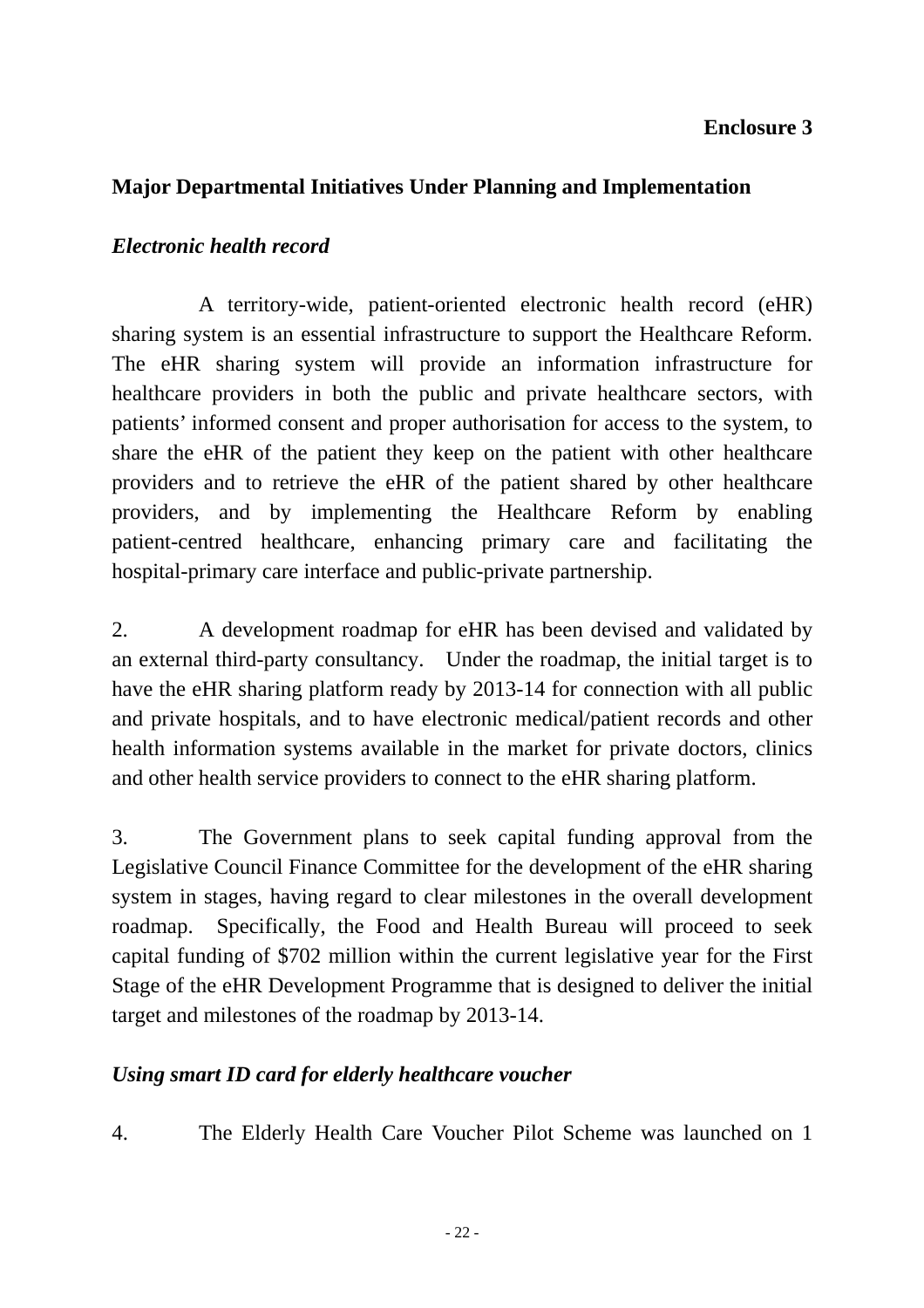January 2009. As at 15 April 2009, over 2 100 healthcare providers have enrolled, and the Department of Health has handled more than 110 000 voucher claims. To further simplify the procedures and afford greater convenience to elders, the Government will, subject to the technical feasibility, make use of the "card face data function" in the chips of smart Hong Kong Identity Cards for registration and claiming for the use of elderly healthcare voucher.

#### *Enhancing public library services*

as multimedia resources of other digital information archives. It will also provide better customer services so that patrons can personalise webpages to 5. The Leisure and Cultural Services Department is upgrading the existing Multimedia Information System (MMIS) to enhance its public library services. It will extend the MMIS services to all branch libraries, lengthen the MMIS Internet services round-the-clock and make the MMIS accessible through personal mobile devices. The new system will be a gateway for accessing the digitised documents and audio/video materials of libraries as well facilitate their access to the MMIS, obtain the latest library news of interest and make reservation on audio/video booths in addition to MMIS content and workstations. Moreover, it will strengthen the readiness for future development, and improve the cost effectiveness of organising library events and other library operations. The new system is planned for operation in 2012-13.

# *Replacing Computerised Social Security System*

business sections with a view to improving efficiency in investigation, assessment, authorisation of payment and monitoring of anomalies. It will also deliver e-services through the Internet to improve the accessibility of social security services so as to enhance convenience to customers. With a more 6. To further improve the operation and administration of the social security schemes, the Social Welfare Department is replacing the existing Computerised Social Security System which was launched in 2000. The new system will provide operationally integrated and new functionalities to various flexible architecture, the new system will enhance the efficiency of the business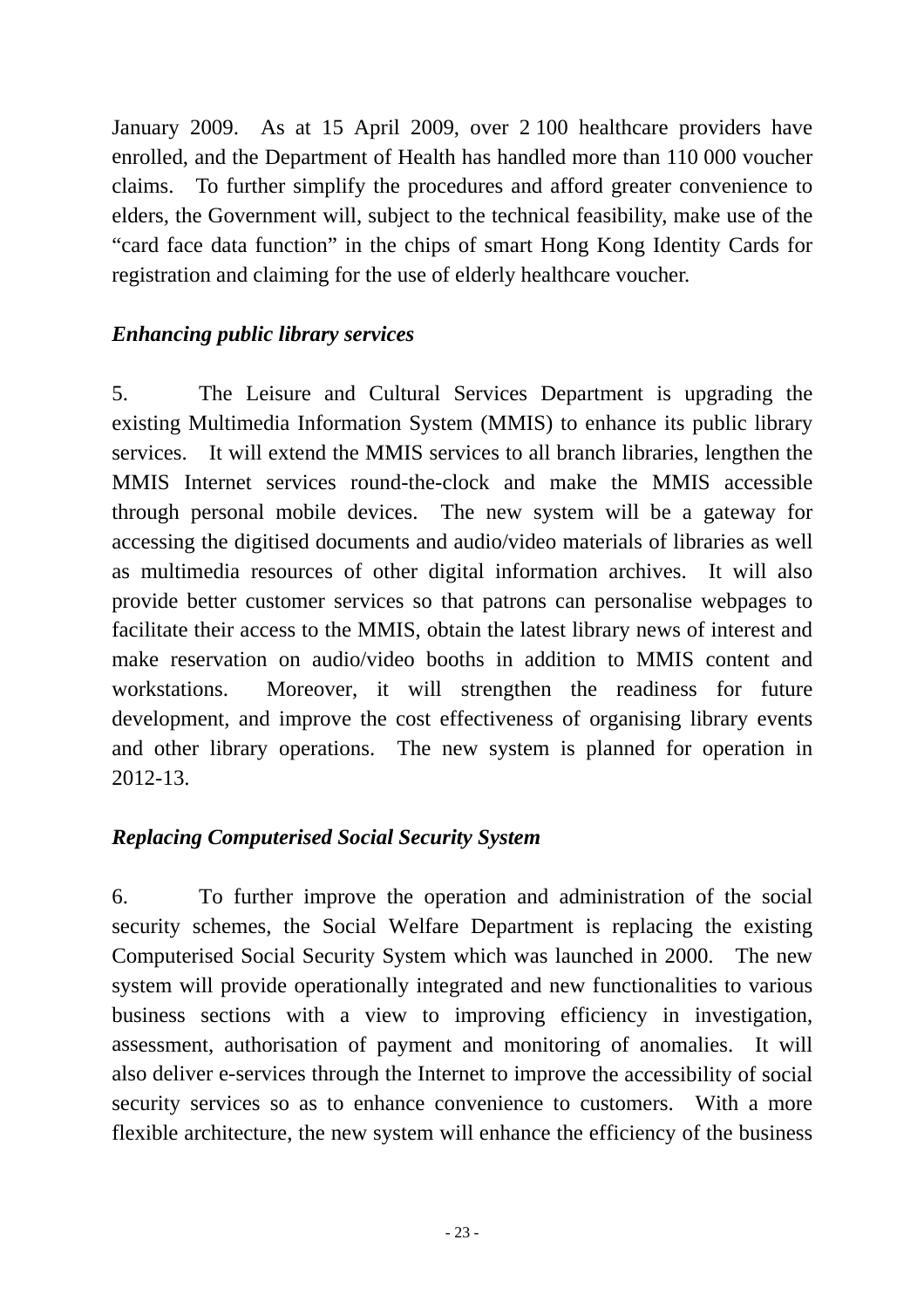units in supporting the implementation of new policy initiatives. The replacement is planned for completion in phases from 2011 to 2012.

#### *Information System Strategy projects of the Customs and Excise Department*

7. To cope with its existing operational needs and future developments, the Customs and Excise Department (C&ED) has formulated a strategic implementation plan by implementing five Information Strategy System projects from 2009 onwards. A new, integrated and centralised IT infrastructure will be put in place and will tie-in with the completion of the new Headquarters in 2010. In addition, C&ED will replace the Air Cargo Clearance System by 2010 to help sustain a speedy and reliable customs clearance service for air cargoes and would contribute towards upholding Hong Kong's position as a regional aviation and trading hub.

#### *IT support for 2011 population census*

completed questionnaires within a short period of time; and the dissemination of results in stages in 2012 and 2013. Different from previous population censuses which collected data basically by face-to-face interviews, a new multi-modal approach integrating "face-to-face interviewing", e-reporting on 8. The Census and Statistics Department (C&SD) will conduct a population census in Hong Kong in 2011. It is a large-scale and complex operation involving the recruitment and training of some 20 000 temporary field workers; the enumeration of some 2.4 million households during the 45-day data collection period from 19 June to 2 August 2011; the processing of the the Internet and postal return will be introduced. A new computer system integrating the returns collected from different modes will be used to support this new multi-modal data collection approach.